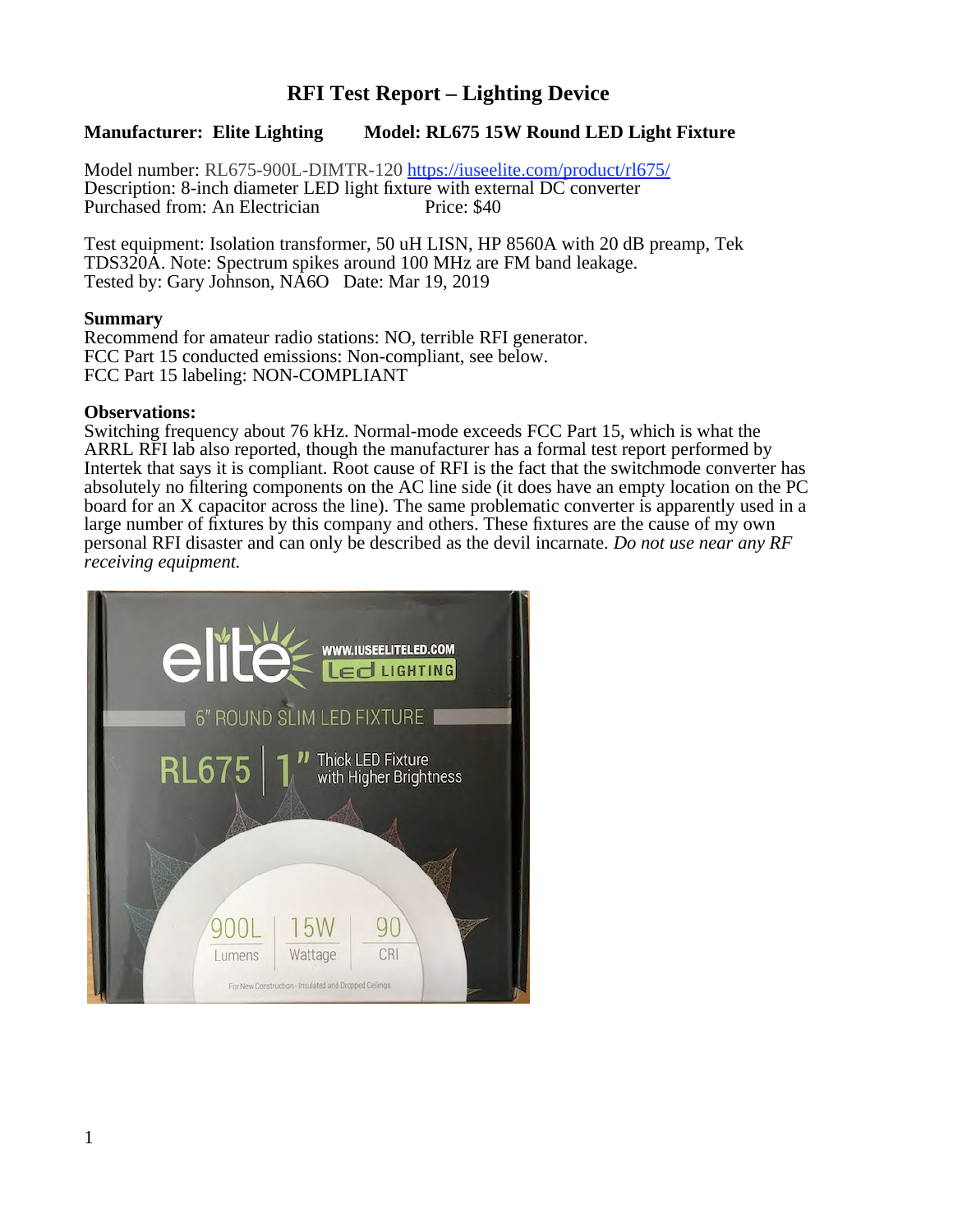# **Common-mode Spectrum**



## **Normal-mode Spectrum**